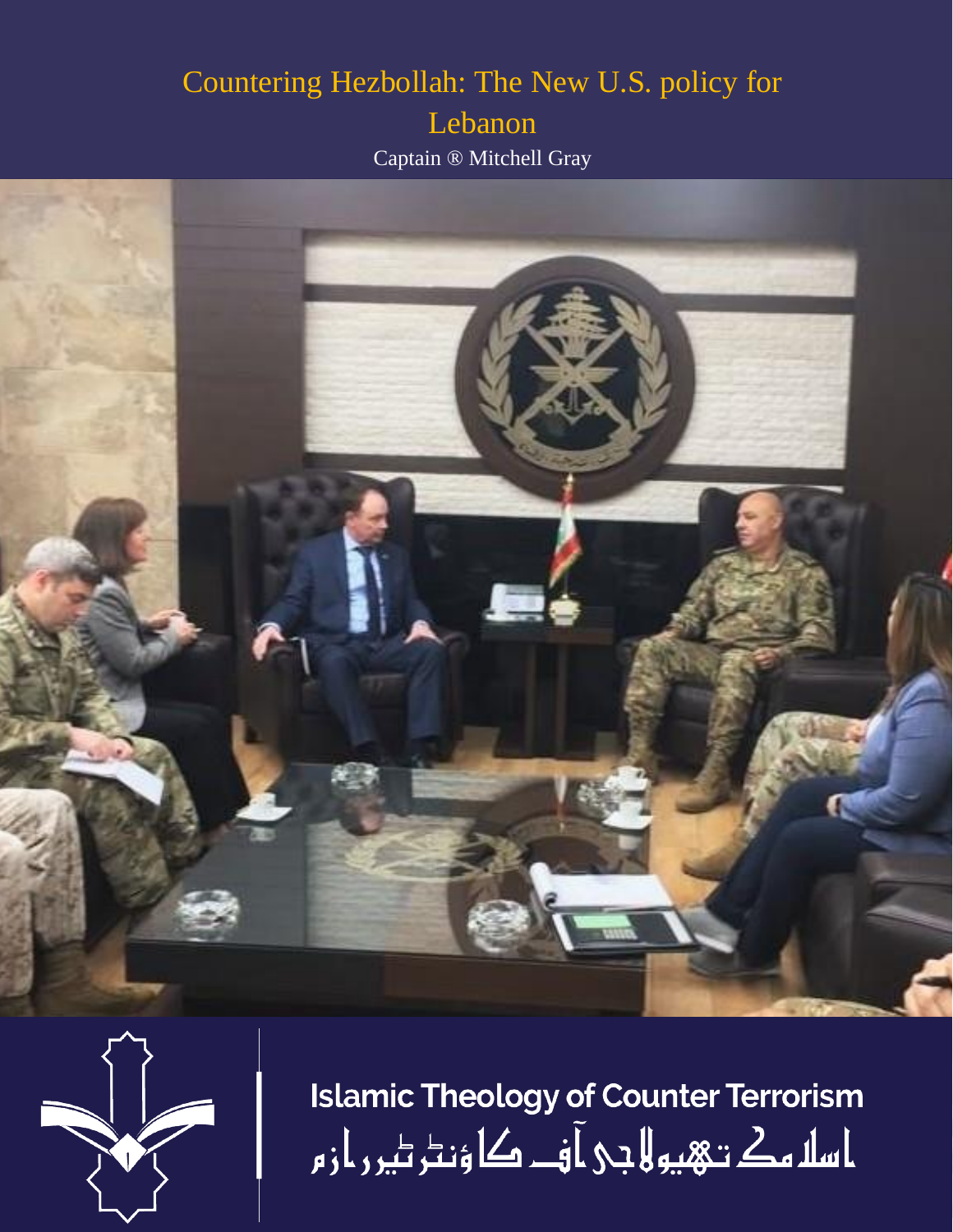The United States, in an effort to contain the growth of radical political Islam, should consider policies that would strengthen the Lebanese state which is being encroached upon by Hezbollah. Hezbollah is an Iranian backed entity that was created in Lebanon in the aftermath of the 1979 Iranian Islamic revolution that transformed Iran from a pro-western regime into an anti-west and anti-Israel entity who desired to export their revolution to the Arab-Islamic world. Lebanon was a recipient of the Iranian Shia revolution which immediately filled the void in Lebanon after the Palestinian Liberation Organization (PLO) was forcefully evicted from Lebanon by Israel in 1982-1983. Hezbollah's ultimate goal is the creation of an Islamic state. Hezbollah can conduct terror operations, gather intelligence, fight conventional wars, practice parliamentary politics and engage in transnational criminal operations.

 Hezbollah was organized in Lebanon where the Shia had been historically overlooked in Lebanon's confessional system that favored Maronite Christians and Sunni Muslims. In the late 1960s the Lebanese Shia were galvanized by the leadership of Imam Musa al-Sadr who formed the *Amal* group to improve Shia deprivations in the political system as well as improve their socio-economic condition. When the Ayatollah Khomeini assumed power in Iran, he ushered in his *Wilayat al-Fakih*, or Guardianship of the Jurisconsultant, which enabled a qualified Shia cleric to govern nations and his decisions would be final in most cases. These developments empowered the historically ignored Shia of Lebanon who suffered uneven social development and limited political representation.

 Lebanon erupted in civil war on April 13, 1975 when various provocations led to tit-for tat attacks chiefly between Palestinian guerillas and Maronite Christians. Arab historian Farid el Khazen wrote *The Breakdown of the State in Lebanon 1967-1976*, which described how the presence of an armed and radicalized PLO had become a state within a state, especially after the six-day war in 1967 when Nasserism's pan-Arab ideology began to decline. The crushing Arab defeat by Israel greatly enhanced the standing of the PLO as the flag bearer of Arab causes. The PLO fled to Lebanon after they were driven out of Jordan in 1970.

 Because Lebanon, unlike most of its Arab neighbors, had a relatively open society with political pluralism and democratic institutions it was at a disadvantage with the authoritarian Arab regimes that emerged in the 1960s especially during crises that affected the Arab world. Those Arab regimes expelled the PLO who took advantage of Lebanon's openness in a country where several hundred thousand Palestinians lived in various refugee camps

 Lebanon's 1943 National Pact established their post-independence political system which was based on compromise between Muslims and Christians and proportional representation based on religious sect. This system was able to survive crises before 1967 in a time when the Palestinian issue was minimal. But after 1967 the Palestinian cause became radicalized and replaced the pan-Arab ideology of Nasser. The PLO was backed by the Soviet Union and other "revolutionary' regimes and also funded by Gulf petrodollars. The role of the PLO in Lebanon badly divided the country along confessional lines.

 Because Lebanon had a large Muslim population the attitude after 1967 among many Muslim's was that Lebanon should accommodate the PLO armed presence and should allow the PLO space to launch attacks on Israel from Lebanese territory. For most Christians, this was a breach of Lebanese sovereignty and exceeded their compromises in the National Pact that to them meant Arab nationalism would be "moderate" and not radical or overly Islamic.



**●** www.itct.org.uk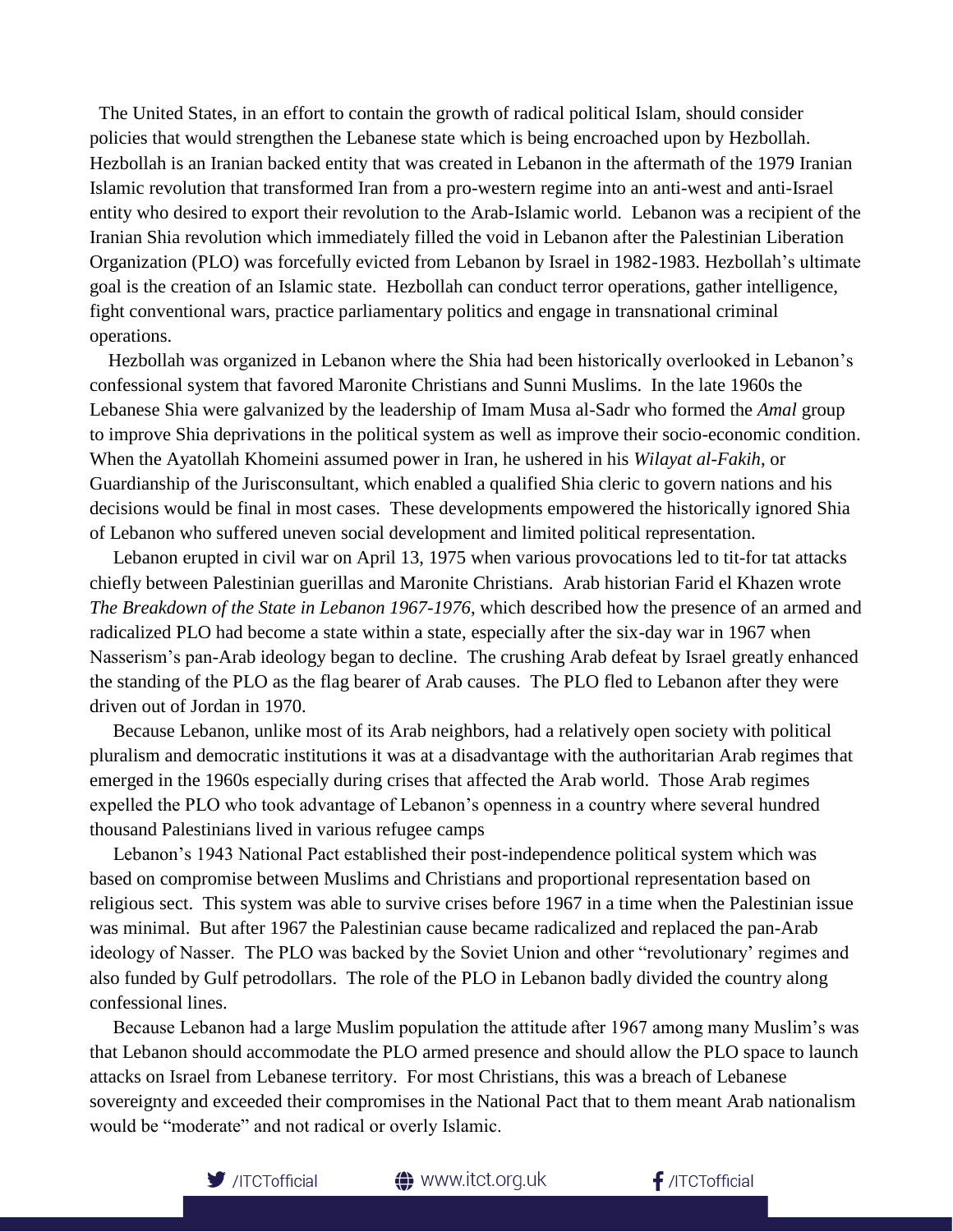By the late 1960s the Lebanese state was in gridlock and no consensus could be achieved over the PLO role in Lebanon. In fact, the PLO began to have open confrontations with the Lebanese state and were guilty of crimes and harassment in some predominantly Christian areas—actions that had nothing to do with "resistance" against Israel. Desperate for stability, the Lebanese Army entered into the secret Cairo Agreement in 1969 that was intended to regulate PLO guerilla activity in designated zones in concert with the Lebanese army. The reality was that the PLO regularly violated the Cairo Agreement which showed state weakness. This weakness—evident to all Lebanese society—hastened the growth of private militias among the Christians and Druze. The conditions for a civil rupture were gaining strength.

The growth and power of the PLO in Lebanon challenged state authority. The state was unable to control the PLO because the National Pact required a Christian-Muslim consensus. No consensus could be reached which facilitated tensions and hostilities inside Lebanon. The PLO could act with impunity and their attacks on Israel led to severe and often heavy-handed reprisals that often affected the Shia of southern Lebanon. Thousands of Shia were displaced by the PLO-Israeli conflict and fled to south Beirut suburbs to live in slums. Later, these slums would be a breeding ground for Hezbollah recruitment.

The United States during the late 1960s and through 1975 was preoccupied with its stagnant war in Vietnam and its Cold War with the Soviet Union. The American interest in the Middle East was primarily related to oil security and minimizing Soviet influence. Lebanon was not an oil producer although a great deal of Gulf oil wealth flowed through Lebanese banks. The United States relied on Saudi Arabia and Iran for Gulf security and—most people do not know this—the major western oil companies were pro-Arab and against the creation of the Israeli state because it upset their Arab clients.

 Diplomatic and CIA cables from the late 1960s and early 1970s reveal the US was mainly interested in keeping Lebanon stable and trying to limit Israeli reprisals in an effort not to escalate a regional conflict that might trigger Soviet involvement and ignite a major war among the superpowers. The US was concerned about Fedayin groups, such as Fateh, but they seemed willing to accept their presence as long as the conflict was contained in a narrow space.

There is no evidence to show the US was concerned that Lebanon's Christian community was being assaulted and threatened by the guerilla activities or that the US should defend and support an ideological ally in a volatile region. Beirut had emerged as the leading Mediterranean port and Lebanon's economy was oriented to the West. Lebanon, especially Beirut, functioned as an intermediary between the Arab East and the West. Beirut's financial services sector and service economy were friendly to American and Western interests. It seems the US did not foresee any longterm threats to their regional position—such as the possibility of an Islamic takeover of the region that would nationalize assets or dominate the geostrategic areas near Lebanon.

 Left on its own, the Lebanese state fractured when it was unable to cope with a combination of internal and external stresses that included inter-Arab issues related to the Palestinian-Israeli conflict. Lebanon had become a confrontational state when other Arab regimes banned the PLO but simultaneously encouraged guerilla attacks from Lebanon. It was just fine with Lebanon's Arab neighbors for Lebanon to suffer the burden of PLO guerilla attacks and Israeli reprisals.



 $f$ /ITCTofficial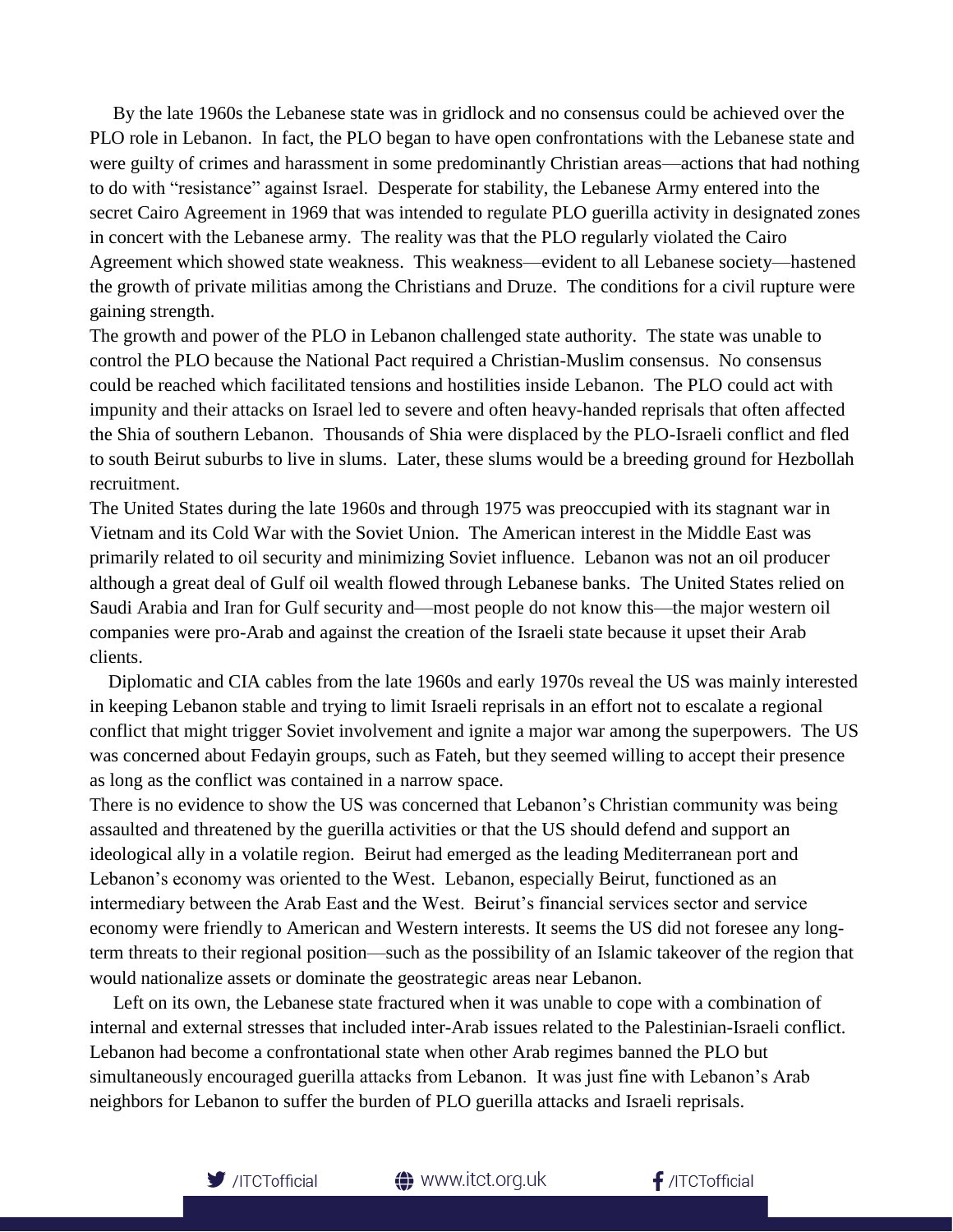Because the Lebanese state was paralyzed and unable to exert authority to stop guerilla attacks the Christians bolstered their own militias to protect themselves. Despite the fact that a considerable amount of western media ignores these attacks the historical record reveals hundreds of such attacks by the PLO guerillas and their supporters on Christian areas.  $\frac{1}{1}$  While it is true the Christians also committed attacks, one must remember that these Christian communities had existed in Lebanon for many centuries whereas the guerillas were not Lebanese citizens nor part of Lebanon's armed forces. The guerillas were a foreign funded and heavily armed revolutionary group operating under their own command and control structure. With no overt US support or any other help the Lebanese Christians resorted to self-help.

 Professor Khazen's book, documented with information from Lebanese military intelligence reports, sets forth how prevalent the PLO had become in Lebanon by the mid-1970s. He noted, "In Beirut there were 100 offices with about half of them used for military and security purposes." Likewise, he noted, The PLO military capabilities on the eve of the war surpassed those of all armed Lebanese groups combined."

 I have reviewed a now declassified CIA memo from 1983 which outlines how the Christian militia known as Kataeb (Phalange) was the major impediment to stability in Lebanon and that the group was harassing the Palestinians and the Druze. Such a misguided view by the top intelligence agency likely reflects the influence of notable Arabophiles who occupied high places in the CIA such as the late Robert Ames who was ironically killed in the 1983 bombing of the US Embassy in Beirut by Hezbollah affiliates. Robert Ames was considered the top Arab expert in the CIA and he spoke Arabic fluently. He had befriended none other than Ali Hasan Salameh, aka The Red Price, who was a terrorist mastermind for Fateh and associated with their operational group called Black September. In no way do I question the patriotism of Robert Ames but I do believe there was a considerable "pro-Arab" viewpoint prevalent in the US intelligence and diplomatic communities during this time period.

 As noted, the Christians lived in a state which was unable to control, let alone stop, guerilla activity. The fact that Christians—like the guerillas and the Druze—committed atrocities after fighting started in 1975 does not negate their inherent right to defend themselves against an armed revolutionary group that pursued its own foreign policy. As for the Druze, the CIA report did not mention the wholesale bloody slaughters by the Druze of Maronite men, women and children during the 1860 civil war on Mount Lebanon and how the Druze engaged in brutal attacks again in the early 1980s during the "war on the mountain." Again, this does not alleviate Christian responsibility for their attacks but to report that the Christian militia was the main problem in Lebanon was one-sided and misleading.

 A further irony about the CIA report is that it was compiled in July, 1983, just a few months after Shia militants blew up the US Embassy in Beirut. And while the analysts were compiling their report about the Christian militia Shia militants were busy planning the deadly bombing of the US and French military barracks where 241 US marines were killed on October 23, 1983. Perhaps the CIA should have been more focused on the rising threat of Hezbollah and less on the actions of Lebanese Christians.

 After the Lebanese civil war ended in 1990 the big loser was the Christians. Syrian intervention was supported by Iran and the 1989 Taif Accords that settled the conflict were written under heavy Syrian influence. The Taif Accords stated that there shall be, "Disbanding of all Lebanese and non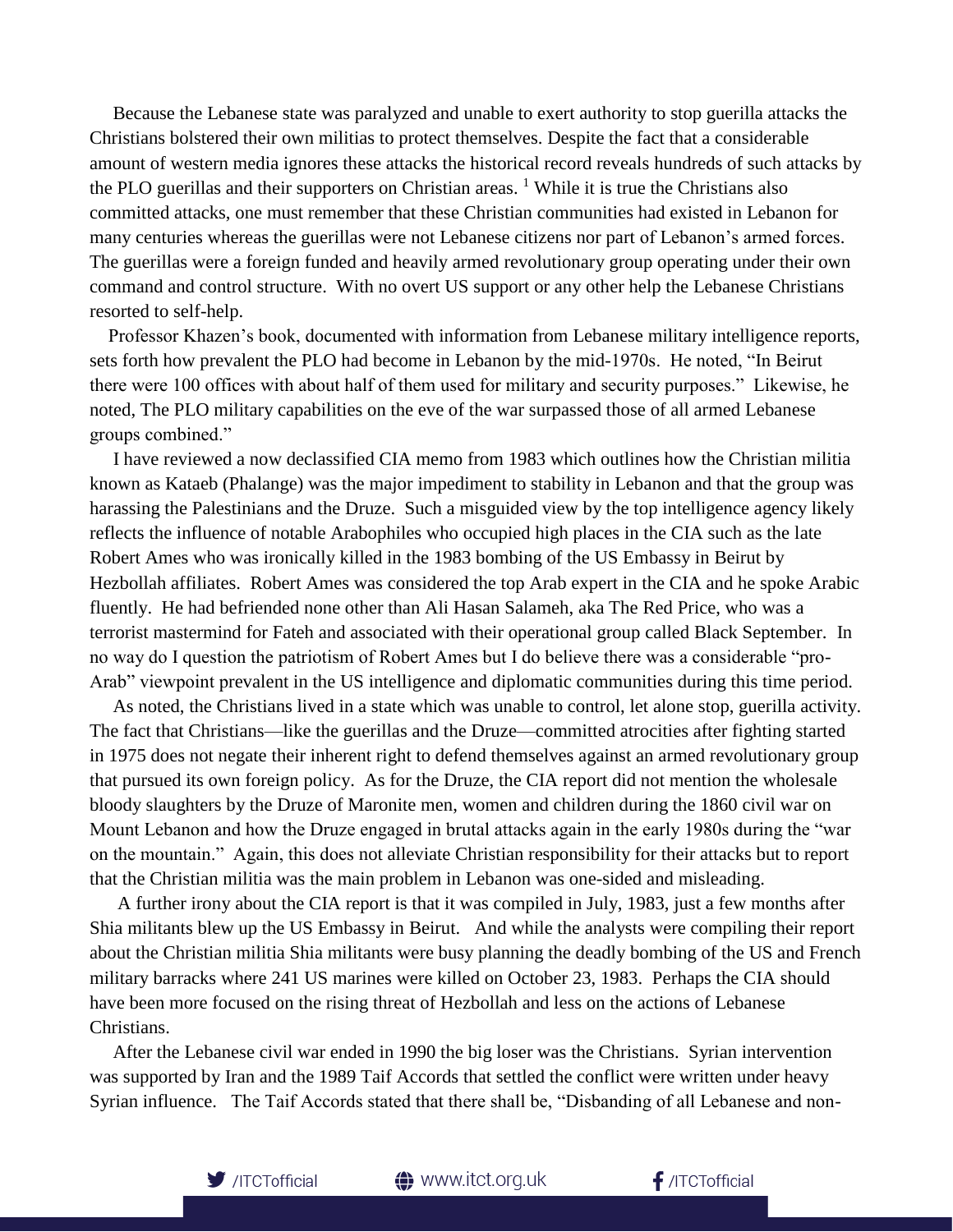Lebanese militias…the militia's weapons shall be delivered to the State of Lebanon within a period of six months…"

 Unfortunately, Hezbollah has not disbanded or disarmed per the agreement and no one has forced them to do so. Hezbollah remains a competitor of the Lebanese state with its own army, intelligence service and weapons procurement system facilitated by Iran, Syria and others. The presence of Hezbollah destabilizes Lebanon. Hezbollah is also accused of playing a leading role in the assassination of former Prime Minister Rafik Hariri in 2005, a blow from which Lebanon has not fully recovered. The US and other countries accuse Hezbollah of being involved in global narcotics smuggling and money laundering on four continents.

 Like the PLO, who was ousted in 1983, Hezbollah has become a "state within a state." Hezbollah is more of a threat to Lebanon and US interests than even the PLO. Hezbollah has expanded into a political organization that is a major actor in Lebanon's political system. Hezbollah, and its political allies, are considered by some analysts as the most powerful block in Lebanon today. In the field of foreign affairs, Hezbollah has threatened Israel with military action over disputed maritime boundaries in the East Mediterranean gas field despite the fact that Hezbollah is not the government of Lebanon. Hezbollah's military operatives are active in Syria and Yemen which are far removed from Israel which calls into question the legitimacy of Hezbollah's arms in Lebanon which are ostensibly there to "protect" Lebanon from an Israeli invasion. However, the most likely cause of an Israeli invasion will the actions of Hezbollah and not Israeli policy to acquire any Lebanese territory.

 Because Iran, backed at times by China and Russia, seeks to expand its influence in the Arab world and the Mediterranean for its natural gas exports to Europe the US must regard Lebanon as a strategic imperative outside of the Cold War or Arab-Israeli conflicts. The US has twice deployed military troops to Lebanon. The first deployment was in 1958 when Lebanese President Camille Chamoun invoked the Eisenhower Doctrine, a Cold War anti-communist policy, and in 1982-1983 when the US joined a multinational peacekeeping force with France, Italy and Britain to facilitate a peaceful withdrawal by the PLO.

 Currently the main focus of US support to Lebanon is modest monetary appropriations to the Lebanese military and agricultural assistance by the US State Department. The US also imposes sanctions on Hezbollah members from Iran and Lebanon to confront Iran's role in subverting the US globally. While these are admirable contributions the US should be willing to take a more substantive role in preventing the expansion of Iranian influence via Hezbollah and to take into account the fact that Lebanon may be the only safe haven for Christians in the Middle East given the horrible slaughters in Egypt and Iraq of various Christian groups. Lebanon's Christians were instrumental in making Beirut a valuable intermediary, financial center and a moderating influence on extreme Arabism and Islamism in a region frequently hostile to Christians and the US.

 The US should view the Levant region as a key geostrategic zone. This would include Syria, Lebanon, Jordan, Palestinian areas and Israel. Historically, this area was aligned until the breakup of the Ottoman Empire and the post-World War One peace settlements that restructured the Middle East to satisfy French and British interests with no resort to local opinion.